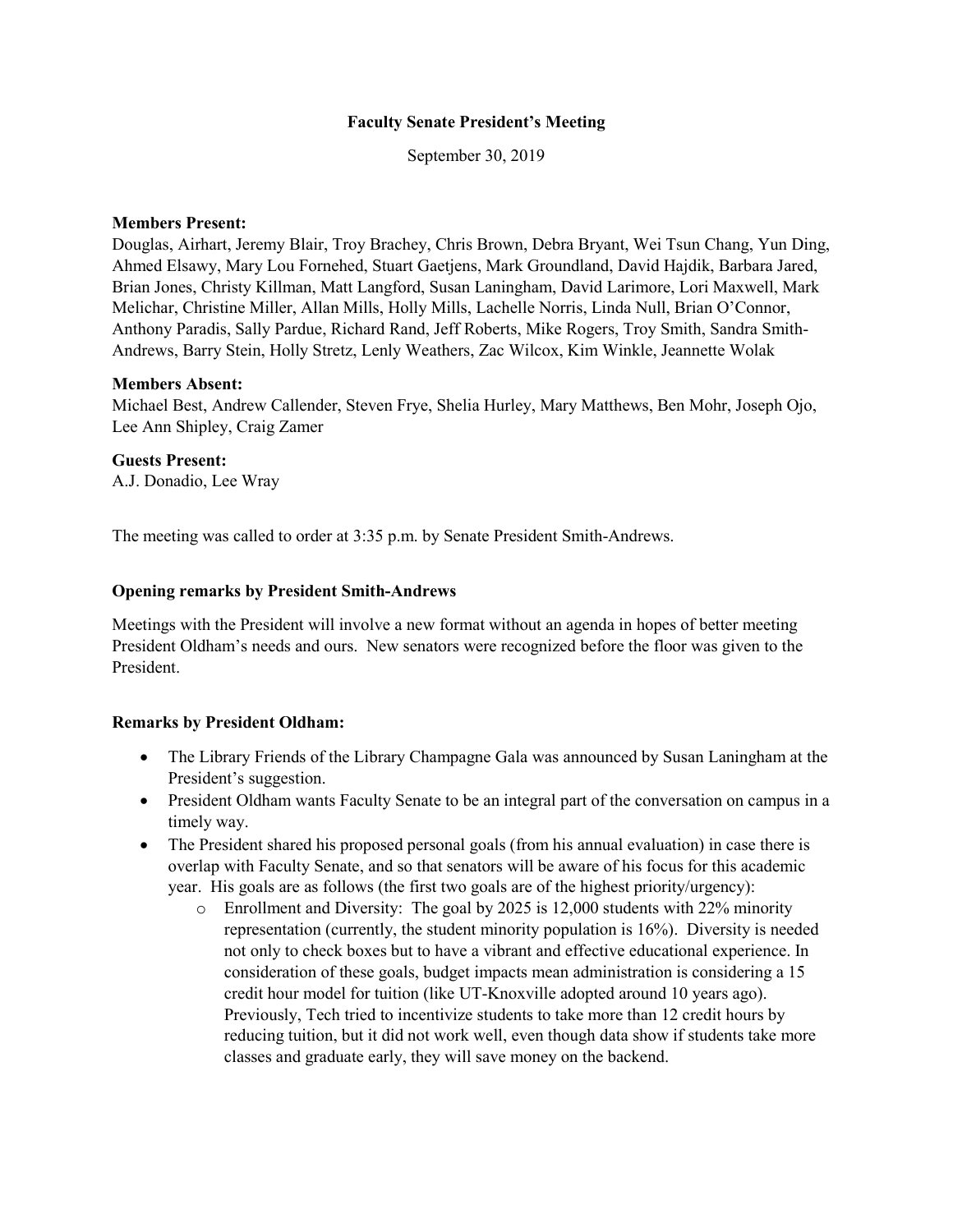- o New Engineering Building: There is short window of time to finalize plans, and the state has given us \$3.25M to design. The President hopes THEC will make it a high priority. This would be a roughly \$55M building.
- o Research: By 2025, the goal is to increase research funding on the front-end to \$40M. Tech recently exceeded \$20M, which was a doubling in six years. Cornerstone help should grow Federal funding 5%
- o Career Placement: Though Tech is doing well in this area, he would like us to differentiate by doing it even better than we already are, focusing on soft skills and more integration in planning and tracking.
- o Online & Distance Education
- o Strategic Plan Initiatives
- o Public/Private Partnership (P3): The President would like to purse this type of partnership for a new innovation-themed residence hall (like on the University of Florida - Gainesville campus). Financing isn't the drive as much as working with a private partner who can make this happen better and faster. As an aside, the President mentioned that the future of the college experience involves practical components; the world will demand more tight connections to student talent, so creating spaces where business can come in will help. The state has not done many P3s. Normally structured, the state would give a land lease to the partner who would build the facility to our specifications, and either the partner or Tech could manage it based on the contractual agreement. Through the lease, the partner would recover their cost through students' residence fees.
- o Rural Reimagined Grant Challenge: The President thanked those involved, and stated there are around 15 courses this fall with a curriculum associated with this grant.
- Though those personal goals were part of his annual evaluation and planning, the President assured the senators the focus on these goals would not exclude other ideas and issues he would need to address.
- Provost's survey calling for ideas: So far, there have been 17 responses with only one from faculty. The President encourages everyone to submit ideas (these are not official proposals). Results and details may be shared later.
- Fall Preview Day this Saturday, 10/5/19: Over 900 students responded. The President urged everyone to make a good impression on families because if they are showing up, we must be high on their list for consideration. Everyone is urged to pitch in to give the families a great experience while they are here. As an aside, the President mentioned campus visits are up 85% from last year, and that applications and admits are running high right now, though they may not necessarily be predictive of final outcomes.
- Raises: The Board of Trustees and administration are position to consider raises based on the university exceeding budget projections. If passed, there would be a 1% raise tied to performance, plus a 1% bonus; the salary pool would go into effect 1/1/20 if approved.
- Enrollment: Currently we stand at 10,140. FTE is down a bit.
- New Board Member: Governor Lee appointed the replacement to fill the Board of Trustees vacancy left by Barbara Fleming. The new appointee is Tennessee Tech Mechanical Engineering alumnus Fred Lowery.

# **Discussion**

• Lower out-of-state tuition as a way to increase diversity